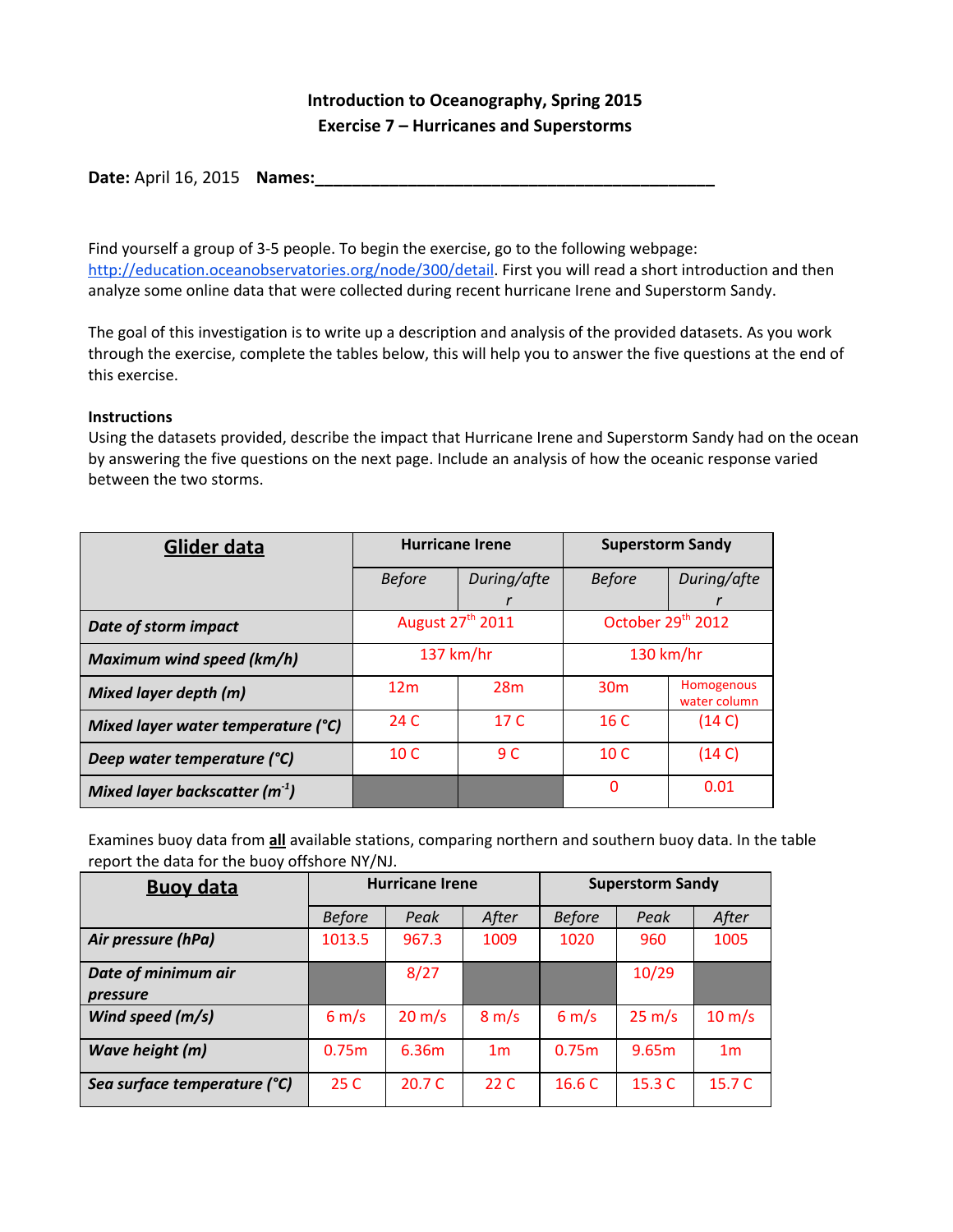**Introduction to Oceanography Exercise 4 – Hurricanes and Superstorms**